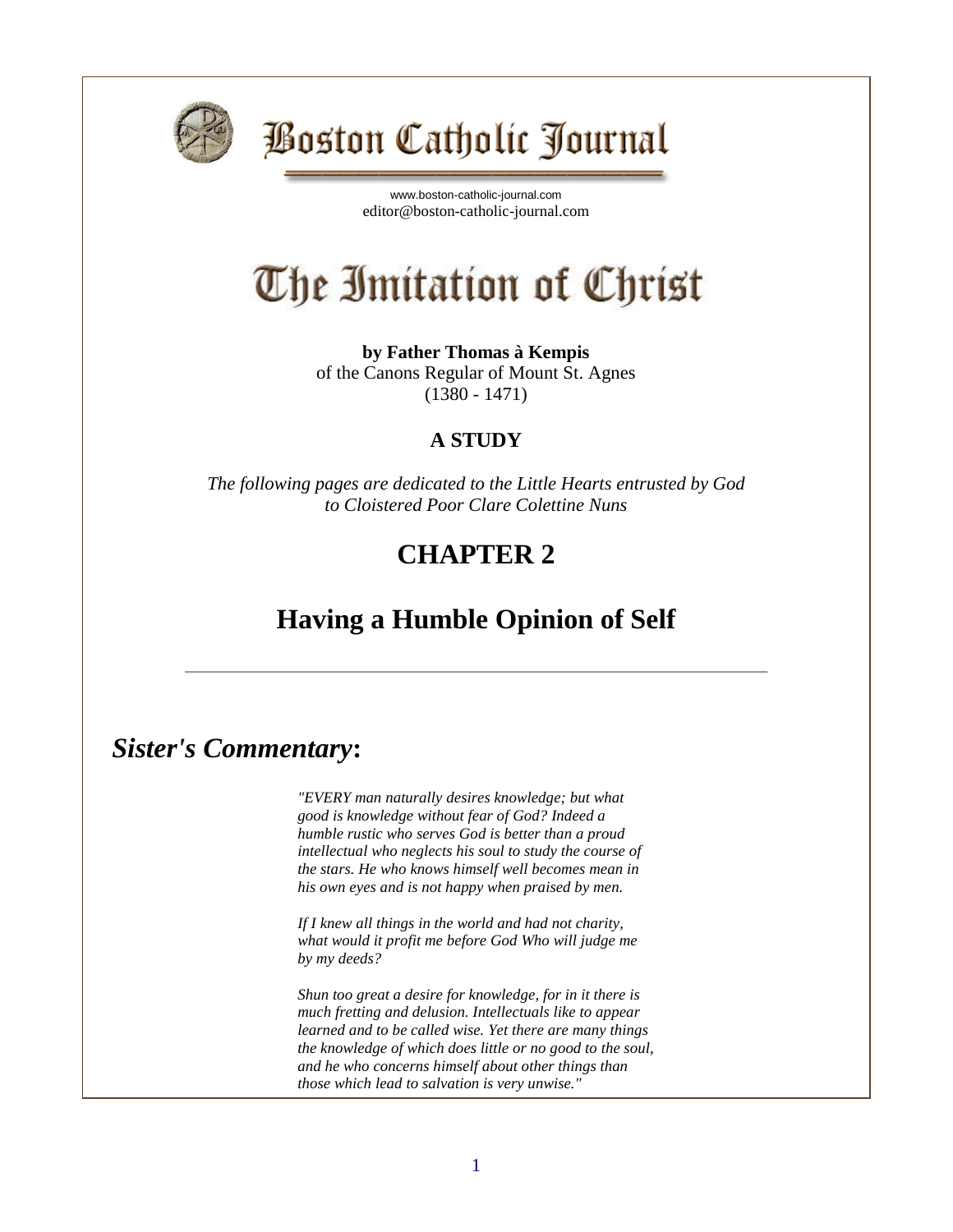The touchstone here concerns our motivation for wanting to learn. Do we wish to do so simply to grow in knowledge, as though knowledge itself were an *end* and not a *means* to a far greater purpose?

If we consider ourselves carefully and truthfully, we find that all of us are possessed of much *useless knowledge*; knowledge that benefits no one --- ourselves included --- and that we never apply for the good and service of others.

Our use of the Internet is a prime example of this. At the end of a given day, after much desultory exploring and cursory reading we often find that we are unable to recall much of what we had read. It piqued our interest for the moment and we followed increasingly unrelated links until we are unable to recall the point at which we started. We had read much, but retained little. Most of our reading was nothing more than idle curiosity. We gather fragments of facts that tomorrow we no longer remember and have no need to recall. How has it profited us? In reality it has been little more than momentary "entertainment" to while away hours better spent knowing God. It is unlikely on your death bed that you will recall, or wish to recall, the latest folly or fortune of the present day's idolized "entertainer". Indeed, perhaps his or her death will have preceded your own.

We are so promiscuous and often utterly indiscriminate in what we expose our minds to. To what end? Instead, let us resolve to be wiser and far more selective of what we expose our minds and hearts to, seeking that which leads us deeper into God, that which promotes our love for others ... Is there a greater end, a more pressing purpose? This very night is not guaranteed to you, let alone tomorrow.

We must equally be aware of that inverted snobbishness which culls knowledge simply to feed our sense of intellectual grandeur, most often cultivated to assert our "superiority" over others "of less learning". How often such people seek any opportunity afforded them to display their "intellectual superiority" at the expense of the humble! Their "knowledge" is acquired solely to promote themselves ... which is impossible without simultaneously "demoting" others. It is the aggrandizement of the self. And more often than not, they know it ... too.

The knowledge we stand in direst need of is that which makes us grow in love for God and his kingdom ...

What was the knowledge that Mary the Mother of God was possessed of ? That which was born of an intimate love of her Son Jesus Christ, and of the Scriptures. This is true wisdom, true knowledge, for it leads us to divine truth. Let us, then, humbly ask Mary to lead us deeper into the truths of God.

*Your Little Sisters in Christ*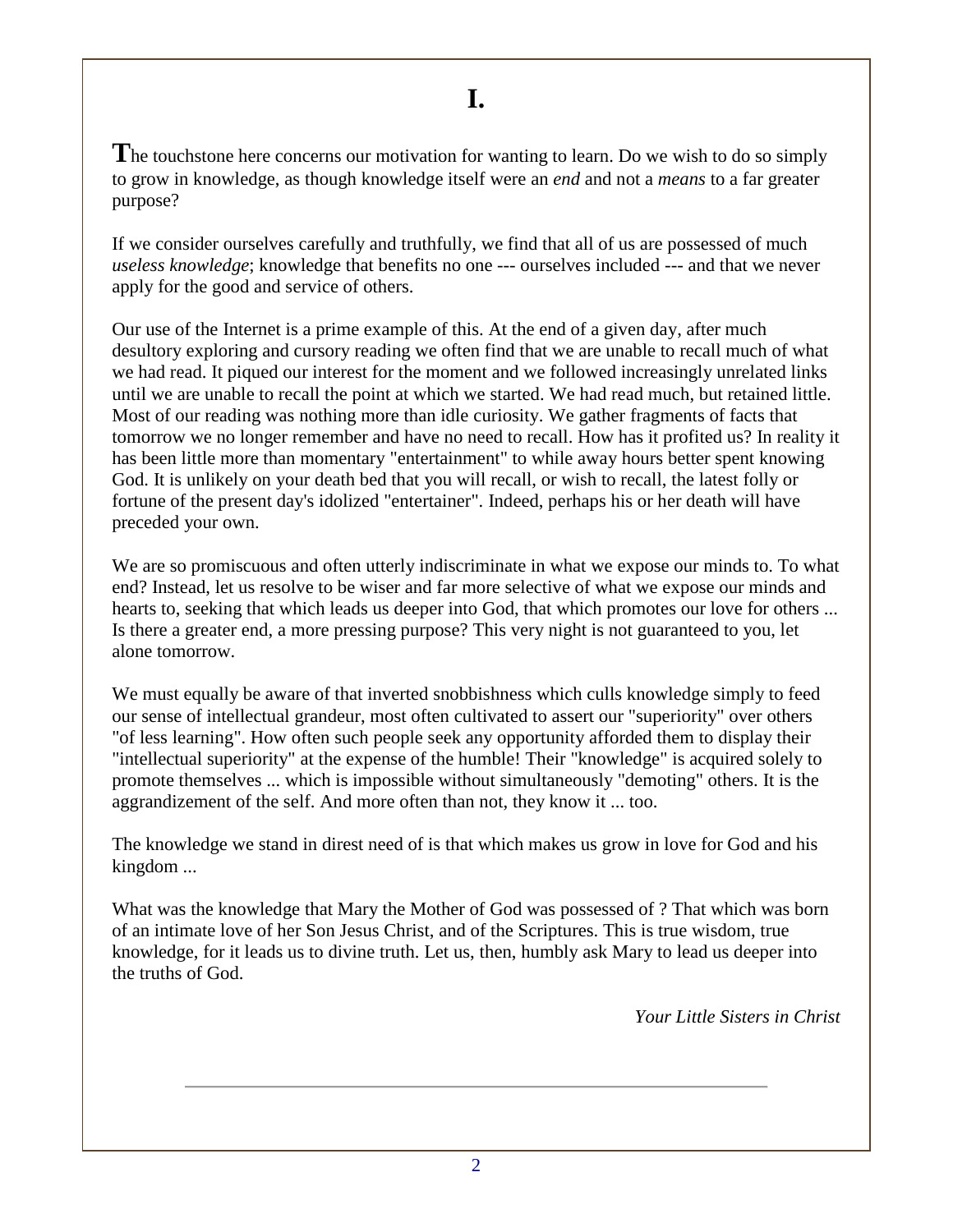*"Many words do not satisfy the soul; but a good life eases the mind and a clean conscience inspires great trust in God.*

*The more you know and the better you understand, the more severely will you be judged, unless your life is also the more holy. Do not be proud, therefore, because of your learning or skill. Rather, fear because of the talent given you. If you think you know many things and understand them well enough, realize at the same time that there is much you do not know. Hence, do not affect wisdom, but admit your ignorance. Why prefer yourself to anyone else when many are more learned, more cultured than you.".*

**W**hen we over-eat, when we over-indulge in food consumption, no matter how delectable the food, we do not feel well. We do not feel any benefit of having over-consumed. Quite to the contrary we may feel most unwell! The food, good in itself, has been abused. It is exactly the same with intellectual and spiritual food. If we over-indulge in absorbing words, we fail to benefit from of the message, and find ourselves with the dissatisfying feeling of having learned nothing.

Look, instead, to the example of Mary!

How few of her words are recorded in the Gospels, how sparingly she speaks, and yet in little we are profoundly lead us to Christ, and to a deeper understanding of Christ.

Likewise, it is far better for us to look within the silence of our hearts and see where we can grow in our love for God and in the charitable service of others. We are not wanting in words; the challenge is to put them into practice. If, in fact, we are gifted by God with the capacity for great learning, it should be used for the service and good of others. There is nothing to be *proud* about --- it is a gift from the "Giver of all good things."<sup>1</sup>, rather we have a responsibility to communicate the good. If we are really honest, the sum of all that we know (or think we know) of God is as nothing compared to His greatness and grandeur, and that is a wonderful realization, that He is inexhaustible beauty and mystery! If we are acquainted with people knowing far more that we do, then let us praise God for His gift and pray for those persons that they use their gifts fruitfully for the kingdom.

 $<sup>1</sup>$  St. James 1.17</sup>

\_\_\_\_\_\_\_\_\_\_\_\_\_\_\_\_\_\_\_\_\_\_\_\_\_\_

*Your Little Sisters in Christ*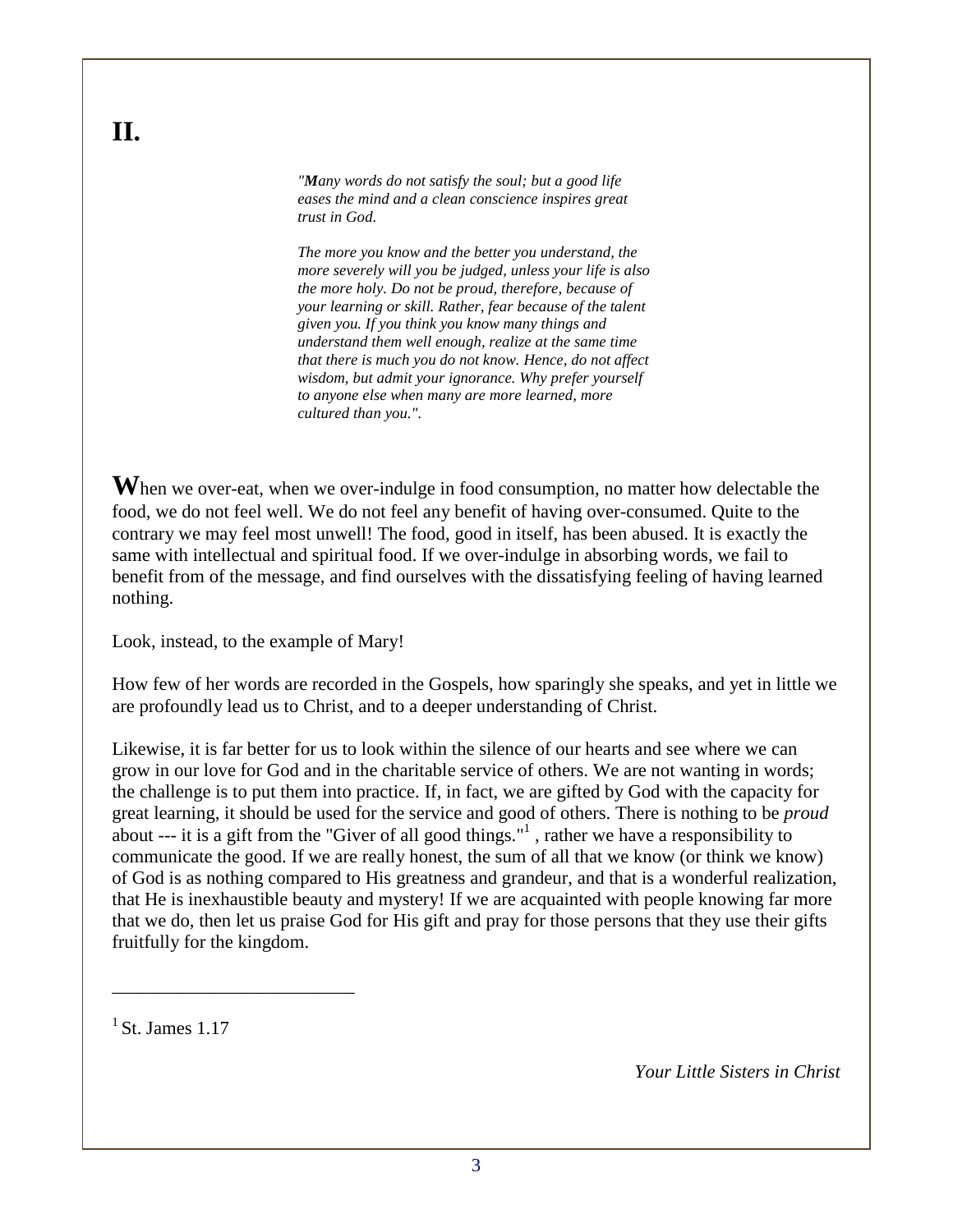### **III.**

*"If you wish to learn and appreciate something worth while, then love to be unknown and considered as nothing. Truly to know and despise self is the best and most perfect counsel. To think of oneself as nothing, and always to think well and highly of others is the best and most perfect wisdom. Wherefore, if you see another sin openly or commit a serious crime, do not consider yourself better, for you do not know how long you can remain in good estate. All men are frail, but you must admit that none is more frail than yourself. ".*

**T**here is such a beauty, such a blessed reward in being hidden, hidden with Christ in God. This is the ideal of the contemplative life, but also much of our intimacy with, and love for God -- whatever our state in life --- is *hidden* inasmuch as it consists in what passes between two lovers: God and the soul. That sublime and mutual love is experienced, lived, enacted, in the most secret chambers of the heart, chambers around which an impenetrable curtain is drawn between this mutual exchange of love, and the world. This is the hidden life, and how zealously that chamber is guarded by the Groom!

Genuine self-knowledge always leads to humility. In the deepest moments of introspection we behold ourselves in far greater authenticity than the carefully manipulated image that we present to the world. The world we can deceive, even as the world deceives us. But in the stillness of our heart we behold what *God* beholds! Nothing is hidden from God, and here, in our last refuge from the world, nothing is hidden from us. Pretensions, appearances, lies --- with which we deceive the world --- one and all fall away, and cannot deceive us! In this sense, here, in this life, as Saint Paul promises in the Life to come, "we *know* even as we are known".<sup>1</sup> With authentic knowledge of all that we really are, and really are not, ineluctably comes humility which proceeds from apprehending the truth.

In the Epistle of St John we are admonished that, if we see our brother sin, we are to pray for him and the sinner will receive life! How different from the satisfaction that some receive upon learning of the sin of another! To relish another's fall into sin --- is to sin more grievously still, for we share in the delight of demons!

We are not to be judges, but lovers! Each and every person is created in the image of God and thus worthy of respect; what is more, as Father Thomas à Kempis so wisely tells us, we ourselves do not know when *we* shall fall, for we are all frail, all subject to sin, all susceptible to falling.

\_\_\_\_\_\_\_\_\_\_\_\_\_\_\_\_\_\_\_\_\_\_\_\_\_\_

<sup>&</sup>lt;sup>1</sup> I Corinthians 13.12